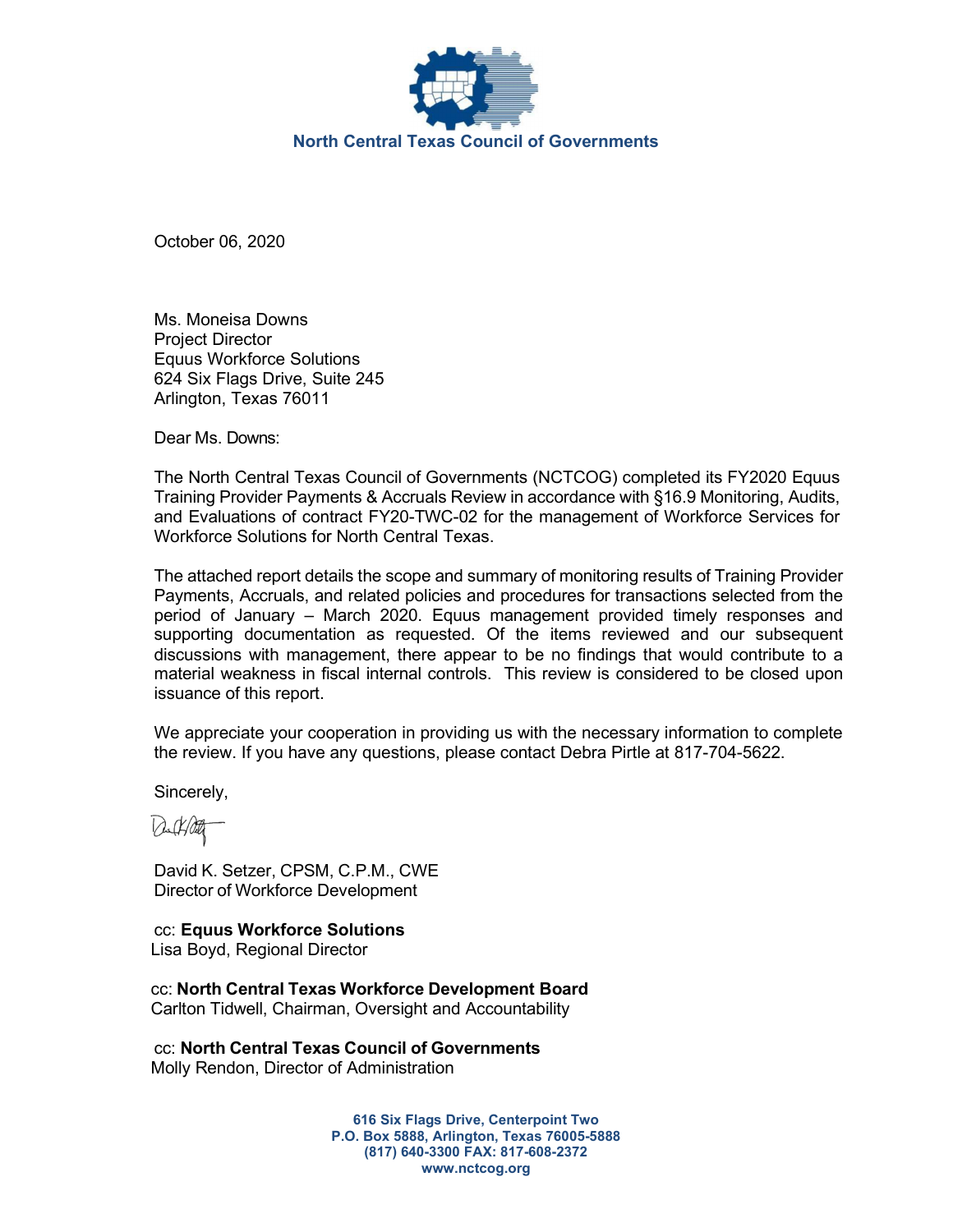

# *FY2020 Training Provider Payments & Accruals Review Report*

 for Equus Workforce Solutions Contract FY20 -TWC-02 October 06, 2020

*Prepared by the Risk and Compliance Division*  **North Central Texas Council of Governments Workforce Solutions for North Central Texas**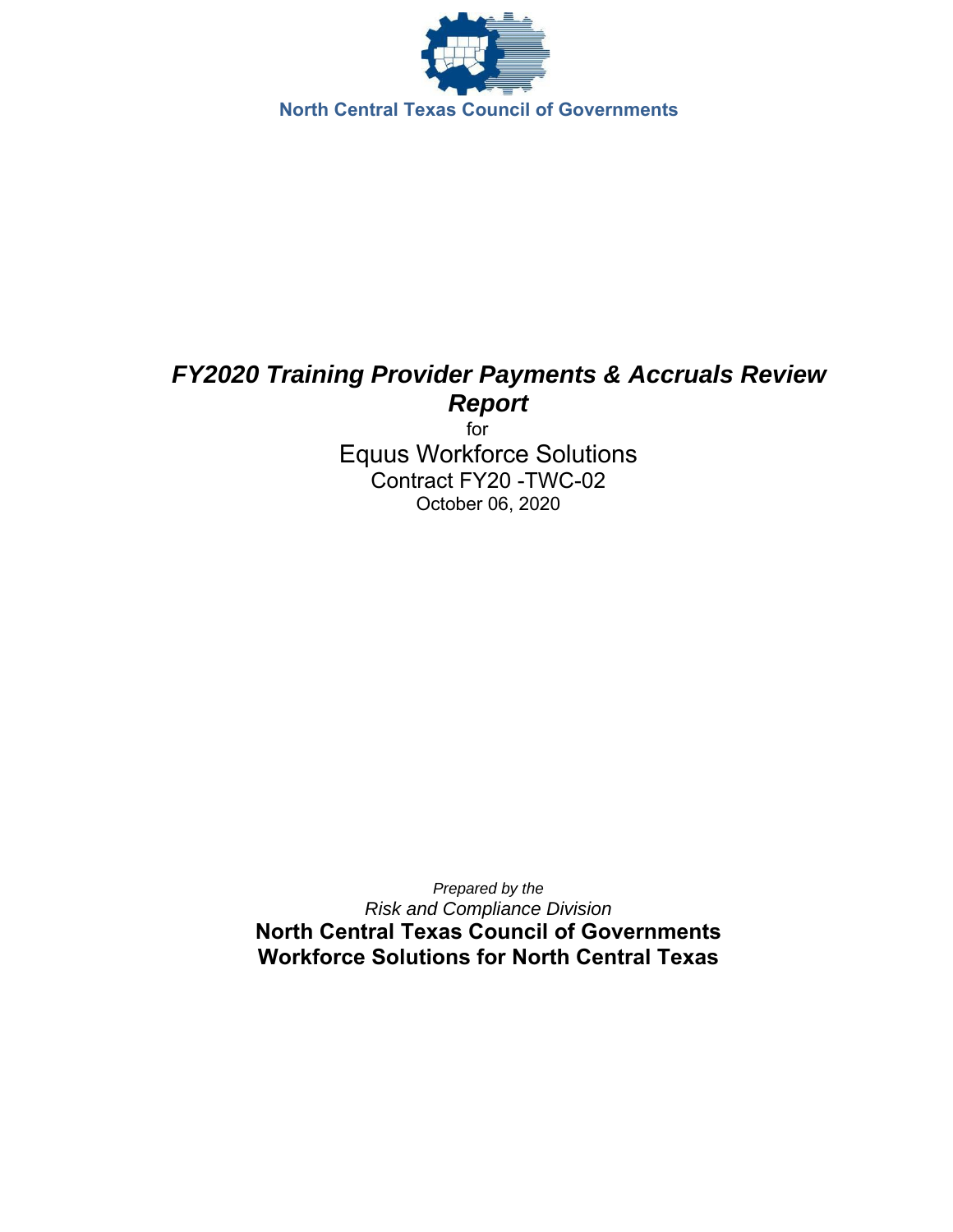# **Table of Contents**

 $\sim$ 

| Background, Risk, Objective, and Scope        |   |
|-----------------------------------------------|---|
| <b>Methodology and Summary of Results</b>     |   |
| <b>Conclusion</b>                             | 5 |
| Appendix A: Acronyms and SharePoint File Path |   |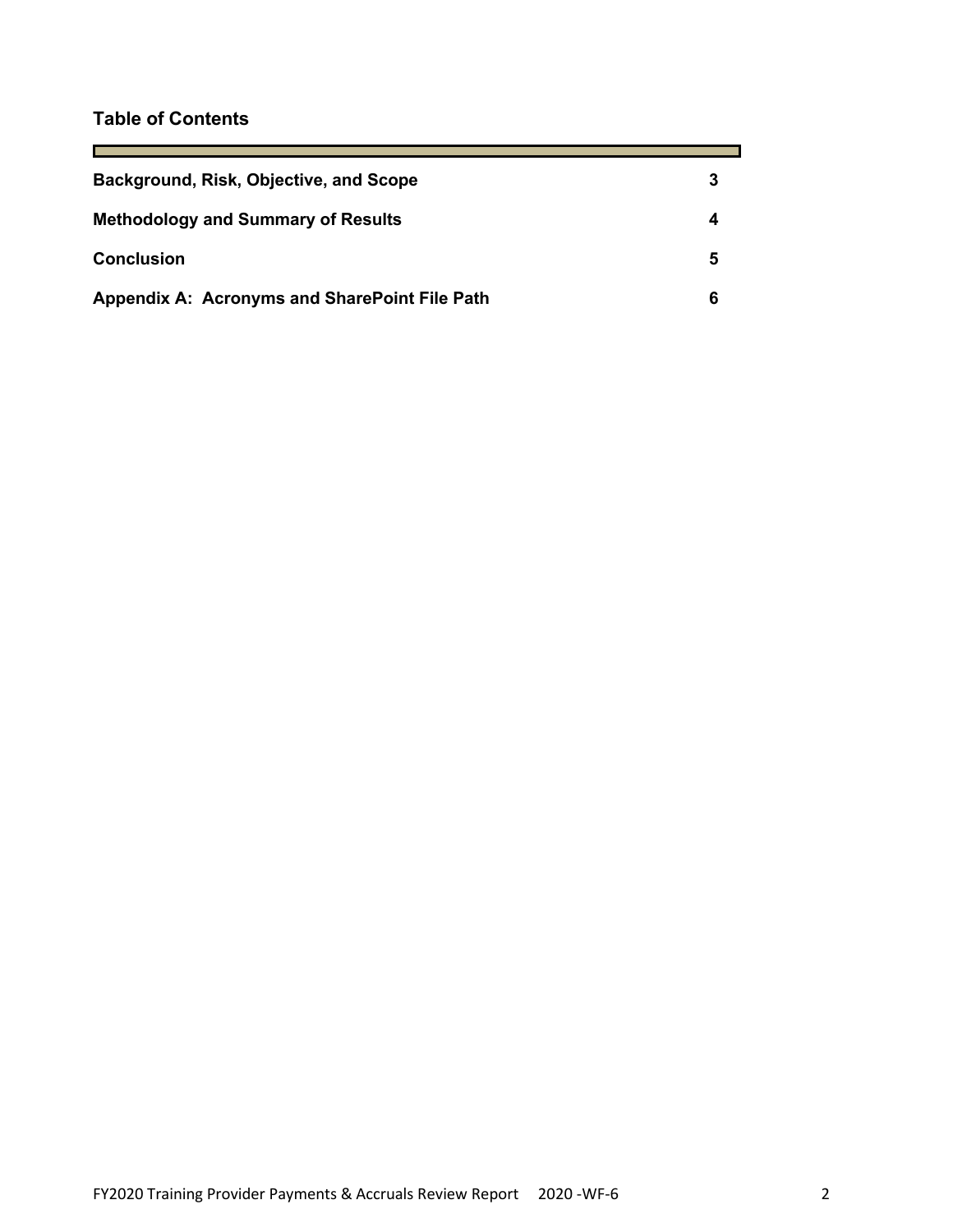# **North Central Texas Council of Governments**

## **Workforce Solutions for North Central Texas**  *Training Provider Payments & Accruals Review Report*  **Equus Workforce Solutions - Contract FY20-TWC-02**

## **Background**

The North Central Texas Council of Governments contracts with Equus Workforce Solutions to operate and manage Workforce Innovation and Opportunity Act, Trade Adjustment Act, programs and funding in all 14 counties for the North Central Texas Workforce Development Board as part of the Board's oversight responsibility.

All funding received from Texas Workforce Commission for the operation and management of these programs is subject to the requirements of TWC's Financial Management for Grants and Contracts for the accounting of these funds. NCTCOG Risk and Compliance Division completed a review under ResCare/Equus contract FY20-TWC-02 §16.9 Monitoring, Audits, and Evaluations and in accordance with Texas Administrative Code Title 40, Part 20, Chapter 802, Subchapter D §802.64 Fiscal Monitoring Activities and 2 CFR §200.331(d) to ensure the integrity of the Workforce System. Workforce Boards are required to provide oversight of fiscal, operational, and program requirements in exercising due diligence.

### **Risk**

NCTCOG conducted the review to address risks in order to ensure the following:

- requirements imposed by Federal laws and regulations, provisions of contracts or grant agreements, and any supplemental requirements imposed by the pass-through entity were followed,
- resources were efficiently and effectively used for authorized purposes, and protected from waste, fraud, and abuse, and misstatement of financial statements, and
- expenses incurred were allowable, necessary and reasonable.

### **Objective**

NCTCOG's overall objective of the Training Provider Payments & Accruals Review was to strategically focus on fundamental components to ensure that systemic changes are occurring to prevent recurrence of findings, issues or observations. NCTCOG reviews may include testing of internal controls, use of data analytics, and substantive testing of details.

The focused objective of the review was to test the sample of training provider payments/ disbursements and accruals for occurrence, completeness, accuracy, authorization, classification, and rights and obligations. These disbursements were incurred in the normal course of business conducted on behalf of the NCTWDB and in accordance with UGMS Subpart C (b) (1) (2) and (3).

NCTCOG did not test the implementation of internal controls in this review process nor was the primary intent of the review to test operating effectiveness. The examination of documents was neither meant to confirm, support, nor deny information obtained in other areas of the assessment. An expanded scope may have identified additional items that may or may not have been significant to the process and results.

### **Scope**

Specific compliance areas reviewed included Training Provider Payments & Accruals along with related policies and procedures. The scope of the review included a sample of 35 training provider payments and accruals transactions selected for the period January – March 2020.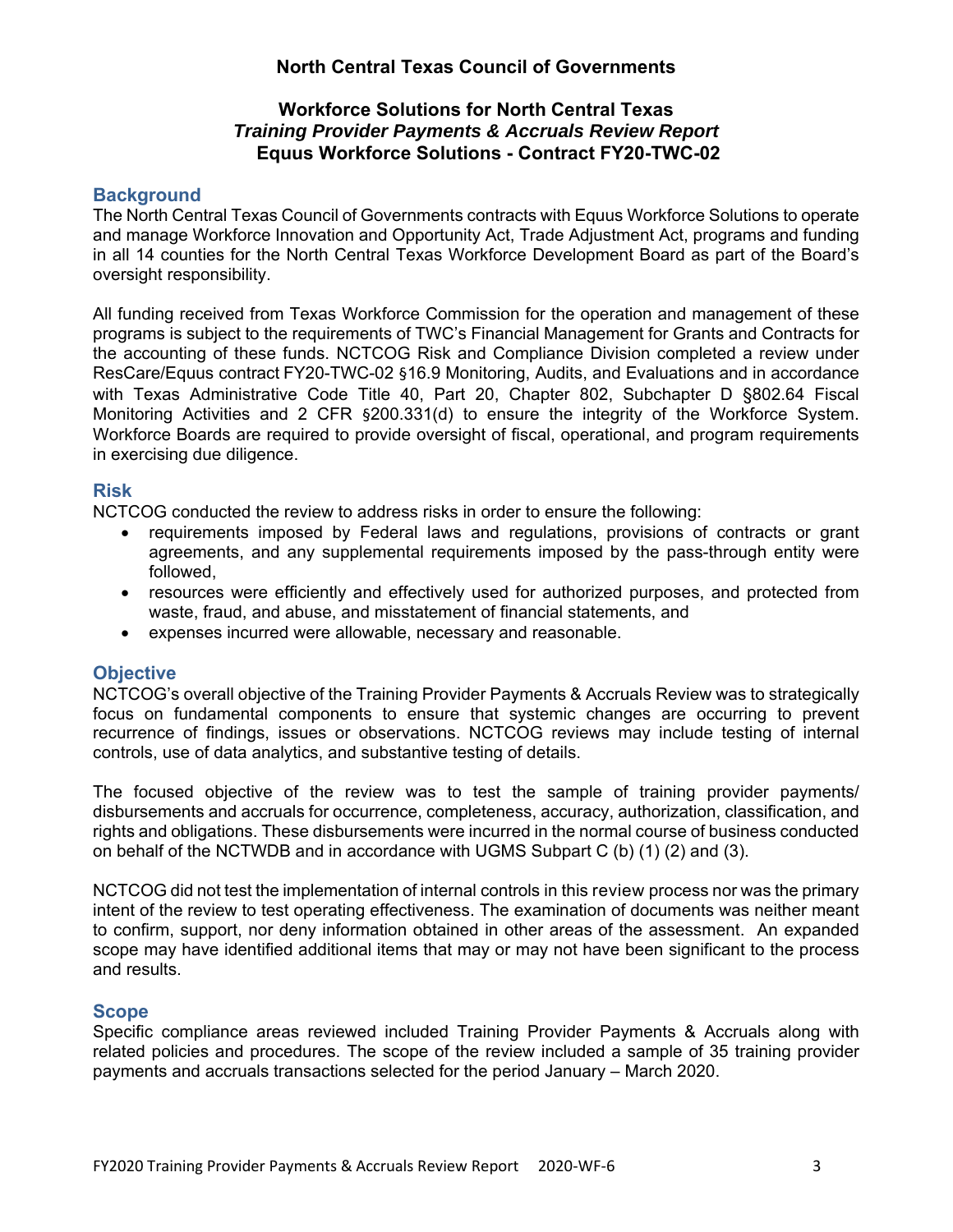# **Methodology**

NCTCOG's review of Training Provider Payments & Accruals included:

- examination of Individual Training Account invoice packets in SharePoint and supporting documentation for payments issued by NCTCOG to training providers,
- tracking of payments to Payment Records Report generated from Equus Workforce Solutions WORCS and to the Equus ITA Accrual Report, and
- verification of the accuracy, reasonableness, and allowability of the activity for the sample tested against the contract and other relevant standards using the Equus Payment Files, NCTCOG Training Provider Payments Check Register, invoices, ITA vouchers, Equus WORCS documentation, NCTCOG general ledger, data analytics, and The Workforce Information System of Texas reports.

# **Summary of Results**

Based upon review of the supporting documentation provided, the sample of Training Provider Payments & Accruals for the period January - March 2020 appears to have occurred, was complete, accurate, properly authorized and classified, noting that the resulting liabilities were obligations of Equus except for four exceptions relating to untimeliness and payments not properly recorded in WORCS.

| Category               | <b>Elements</b>                         | <b>Exceptions</b> | <b>Observations</b> | <b>Total</b>    |
|------------------------|-----------------------------------------|-------------------|---------------------|-----------------|
|                        |                                         | <b>Noted</b>      | <b>Noted</b>        | <b>Reviewed</b> |
| Eligibility            | Regulatory requirements in the areas of |                   |                     | 105             |
|                        | program eligibility and participation   |                   |                     |                 |
| Verification           | <b>Transaction Components</b>           |                   |                     | 245             |
| Authorization          | Charges approved                        | -                 |                     | 70              |
| Completeness and       | Invoice Paid timely                     | $\mathcal{P}$     |                     |                 |
| Accuracy               | <b>Invoice Description matches</b>      |                   |                     |                 |
|                        | Payment file                            |                   |                     | 175             |
|                        | Dept Fund Code                          |                   |                     |                 |
|                        | <b>Contractor listed in ETPS</b>        |                   |                     |                 |
|                        | Accruals Properly recorded              |                   | 5                   | 280             |
| <b>FMGC Components</b> | Necessary and Reasonable                |                   |                     |                 |
|                        | Adequately documented                   |                   |                     |                 |
|                        | Allocation amount correct               |                   |                     | 175             |
|                        | Allowable Expense                       |                   |                     |                 |
|                        | Properly Recorded in WORCS              | 2                 |                     |                 |
| <b>Total</b>           |                                         | 4                 | 5                   | 1050            |

The table below provides the elements tested for the fiscal review:

For fiscal elements tested, exceptions, and observations, noted Equus remediated the exceptions and observations pertaining to the elements before report issuance.

### **Quality Assurance Testing Results:**

Workforce Development CI\QA staff read all 35 cases in the sample provided by Risk and Compliance for adherence to data integrity\data validation standards as they relate to Individual Training Accounts (ITA's). The sample includes cases from the Workforce Innovation and Opportunity Act (WIOA) programs, and the Trade Adjustment Assistance (TAA) program.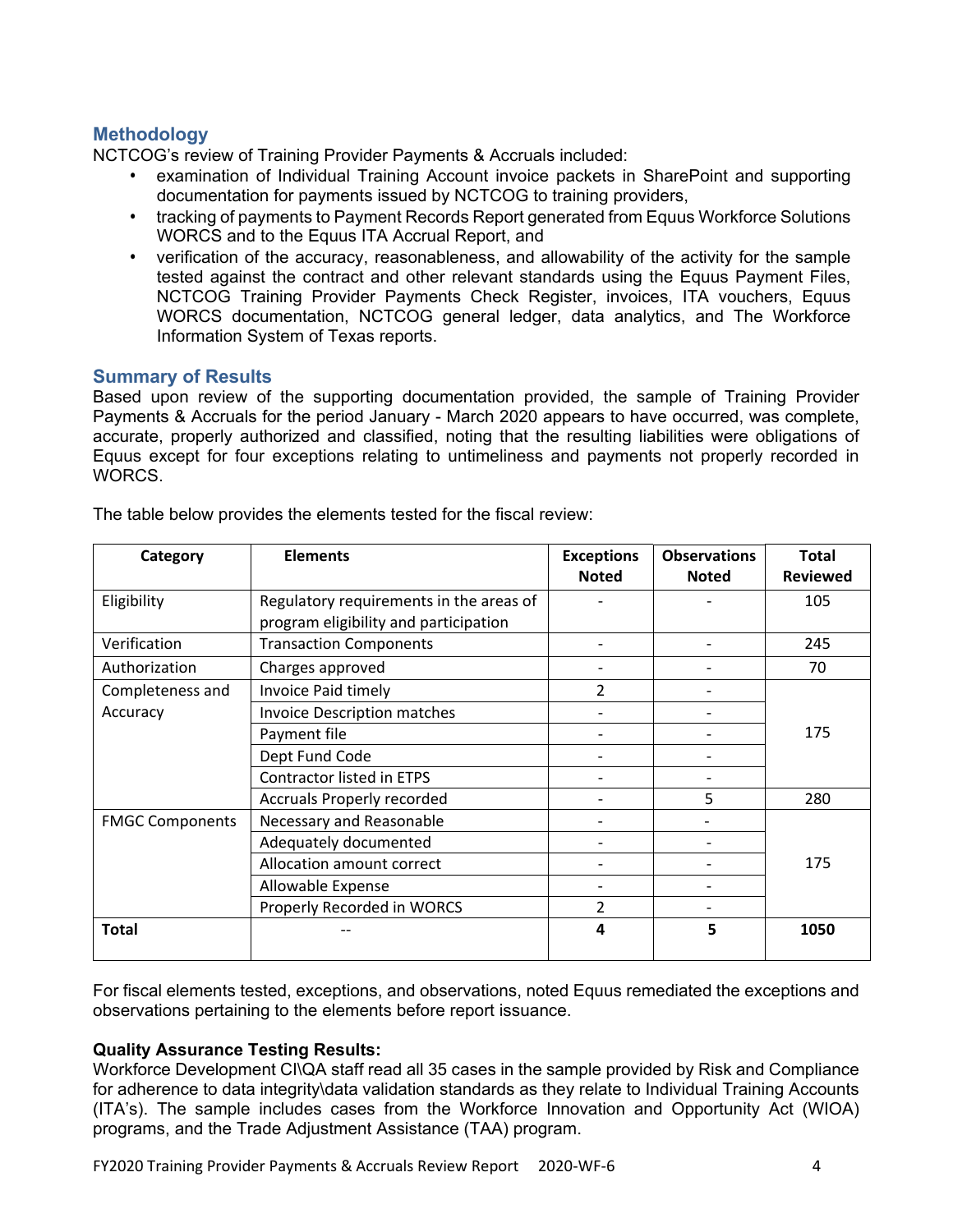#### **Gap Analysis:**

Minor gaps were found in the data entry. Of the 35 cases read 3 of them did not have withdrawal amounts entered into the TWIST ITA tab. One case that showed withdrawal amounts in the ITA tab did not have corresponding entries in TWIST service tracking to document.

#### **Required Response:**

The errors are not significant enough to require a formal response.

#### **Conclusion**

Of the items reviewed and our subsequent discussions with management, there appear to be no findings that would contribute to a material weakness in fiscal internal controls. This review is considered to be closed upon issuance of this report. NCTCOG appreciates the cooperation and assistance received from Equus employees during the execution of the contract.